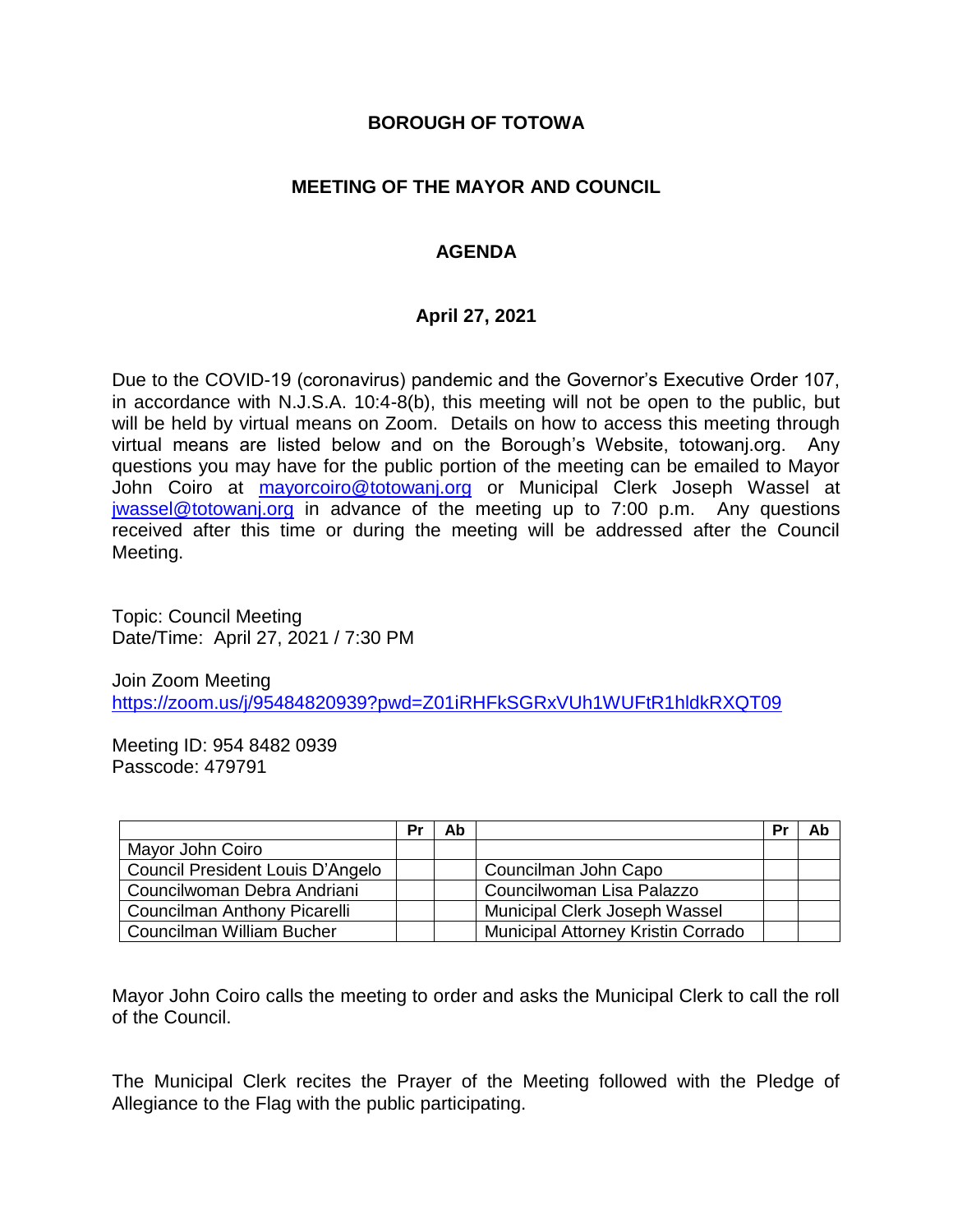The Statement of the Meeting (Open Public Meetings Act) is read by the Municipal Clerk.

Report from Members of the Council, Municipal Clerk and Municipal Attorney.

Mayor Coiro will announce if any citizens emailed any questions pertaining to the public portion of the meeting.

### **CITIZENS HEARD:**

Any questions you may have for the public portion of the meeting can be emailed to Mayor John Coiro at [mayorcoiro@totowanj.org](mailto:mayorcoiro@totowanj.org) or Municipal Clerk Joseph Wassel at [jwassel@totowanj.org](mailto:jwassel@totowanj.org) in advance of the meeting up to 7:00 p.m.

Minutes of the Mayor and Council for the meeting of April 13, 2021.

# **COMMITTEE ON FINANCE: PICARELLI, D'ANGELO, CAPO.**

Resolution No. 2021-10 for the payment of bills.

Resolution Authorizing The Mayor To Sign The Certification To Comply With The Requirements Set Forth In N.J.A.C. 7:26A-11.